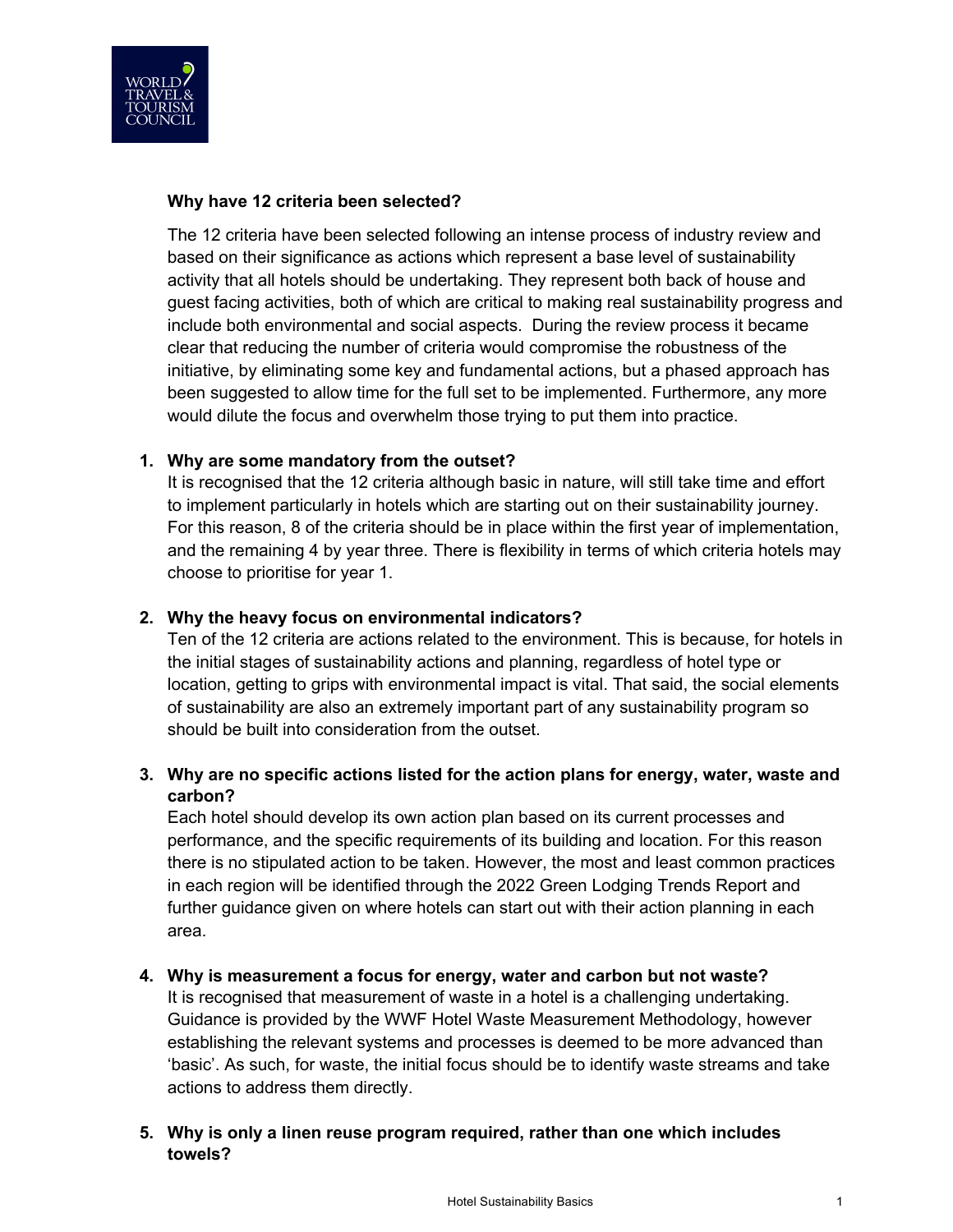

In many hotels a reuse program which includes towels and linen can be implemented. However, it is recognised that for a starter program linen is more simple in terms of the items involved and how to communicate to staff. Towels come in varying sizes and uses (eg hand towel, bath towel, swimming towel etc) and ensuring correct implementation of a reuse program can be complex.

#### **6. Why are there three indicators focusing on single use plastics alone?**

Public awareness of single use plastics is high and many companies have commitments in place to reduce or eliminate them. By separating them out into three criteria (only one of which needs to be in place by year 1) hotels following the Hotel Sustainability Basics (the Basics) can priorities the area of single use plastics which are most relevant to their context, or where most progress has been made already.

**7. Why does the criteria focus on vegetarian food not vegan, and why is there no focus on local sourcing and seasonal produce?**

Reduction of meat consumption is a key means for hotels to reduce their carbon footprint, and providing vegetarian options is a first step to this, as well as being an important element of customer choice. While local sourcing and seasonal produce are important considerations, defining 'local' and 'seasonal' is highly context based and beyond the scope of the 'basic' criteria.

#### **8. Why are the social indicators so broad?**

As recognised above, social sustainability should be a key part of any hotel's sustainability plans from the outset. However, the needs of local communities and the workforce will differ from hotel to hotel, as will the opportunities for specific actions to be taken. For this reason, the criteria are broad and allow a high level of flexibility for a property to define its own actions in this area. The 'Basics' do require that measurable progress takes place between year 1 and year 3, and the expectation is that programs evolve and expand over time.

#### **9. Why is green transportation not covered?**

Offering or promoting green transportation options to guests is an element of sustainable practice, however it is not recognised as being one of a small set of fundamental criteria to be adopted as a first step. Guests may find their own information on public transport easily, and in some cases a property's location may mean public transport is not an option. Supporting or providing 'green' transport such as eco-friendly vehicles would come as part of a more advanced sustainability program.

#### **10. Why is a green housekeeping program not included?**

The definition of a 'green' housekeeping program is broad and can be interpreted in several ways. A green housekeeping program can be seen as an evolution of a linen reuse program, requiring more complexity in Standard Operating Procedures and a more